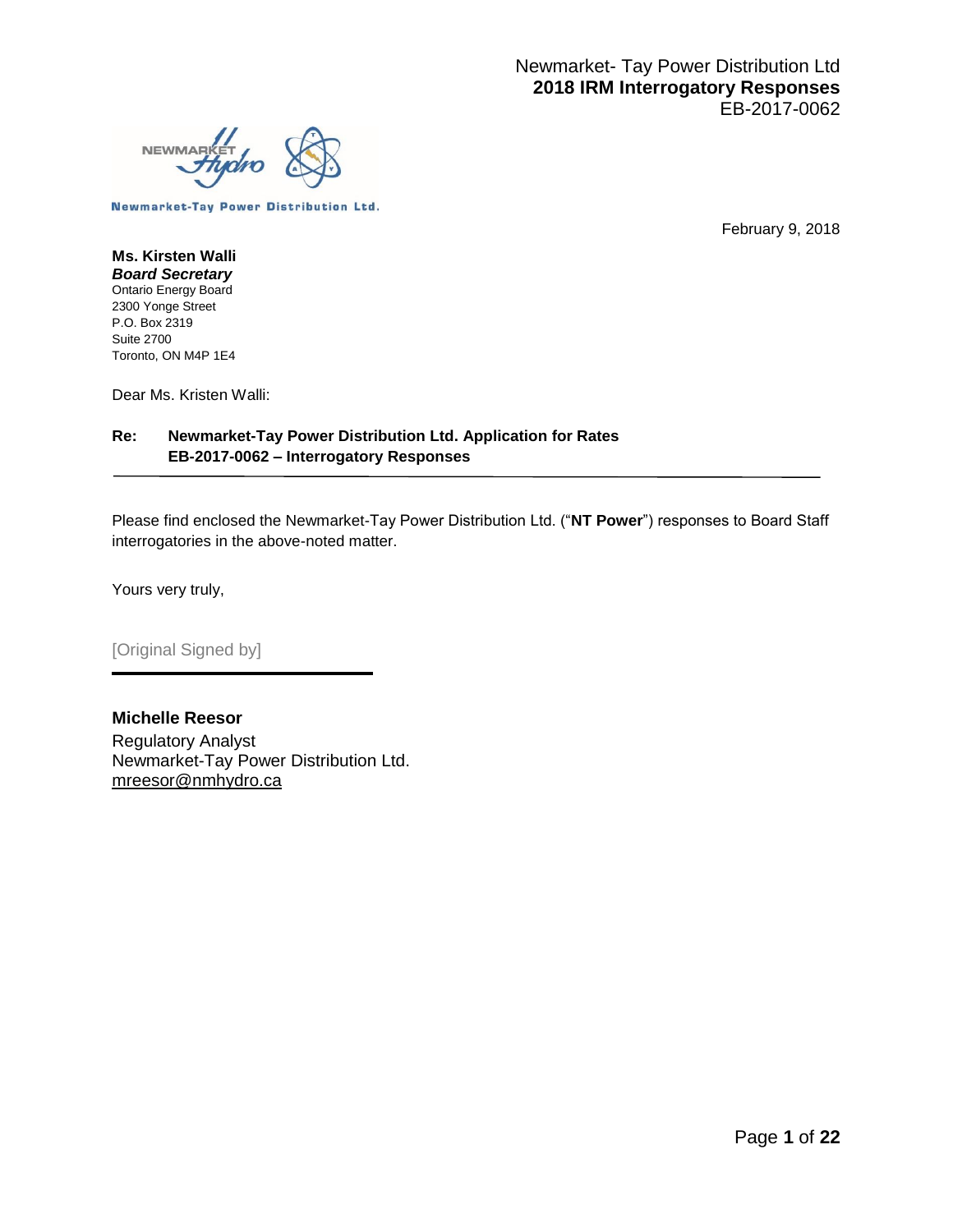

**Newmarket-Tay Power Distribution Ltd.** 

# **Interrogatory** Responses

EB-2017-0062

Due Date

2-9-2018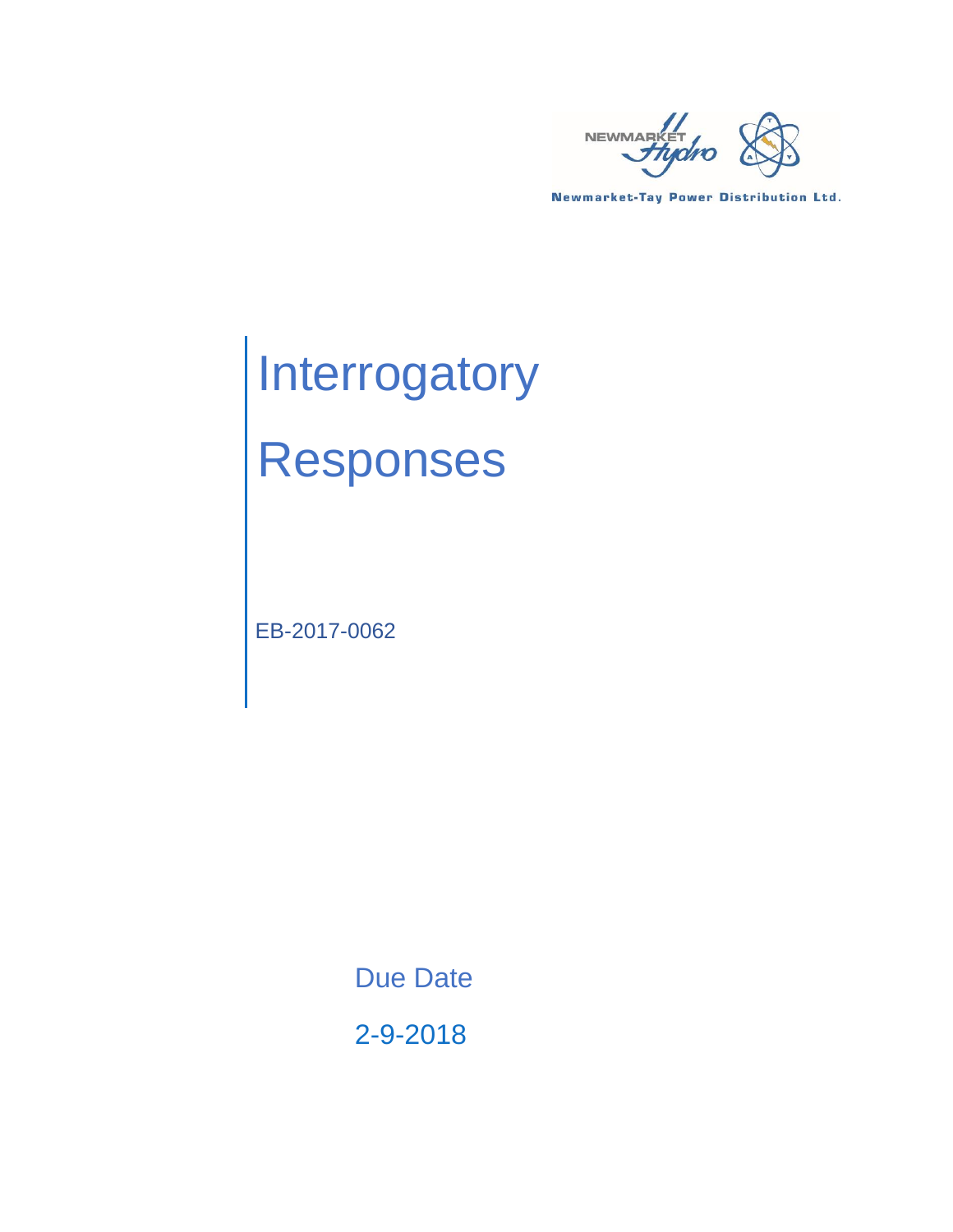#### **ONTARIO ENERGY BOARD**

**IN THE MATTER OF** the Ontario Energy Board Act, 1998, to the Energy Competition Act of the *Ontario Energy Board Act*, *1998* S.O. 1998, c. 15, (Schedule B);

**AND IN THE MATTER OF** an Application by Newmarket -Tay Power Distribution Ltd. for an Order or Orders approving or fixing a proposed schedule of adjusted distribution rates, retail transmission rates and other charges, effective May 1, 2018.;

1. Newmarket-Tay Power Distribution Ltd. ("NT Power") is incorporated pursuant to the Ontario Business Corporations Act. NT Power distributes electricity within the Town of Newmarket and the Township of Tay as described in it's license (ED-2007-0624).

2. NT Power applies for an order or orders under the Annual IR Index methodology approving just and reasonable rates and other charges effective May 1, 2018; and

3. NT Power requests that, pursuant to Section 34.01 of the Board's Rules of Practice and Procedure, this proceeding be conducted by way of written hearing.

**EB-2017-0062**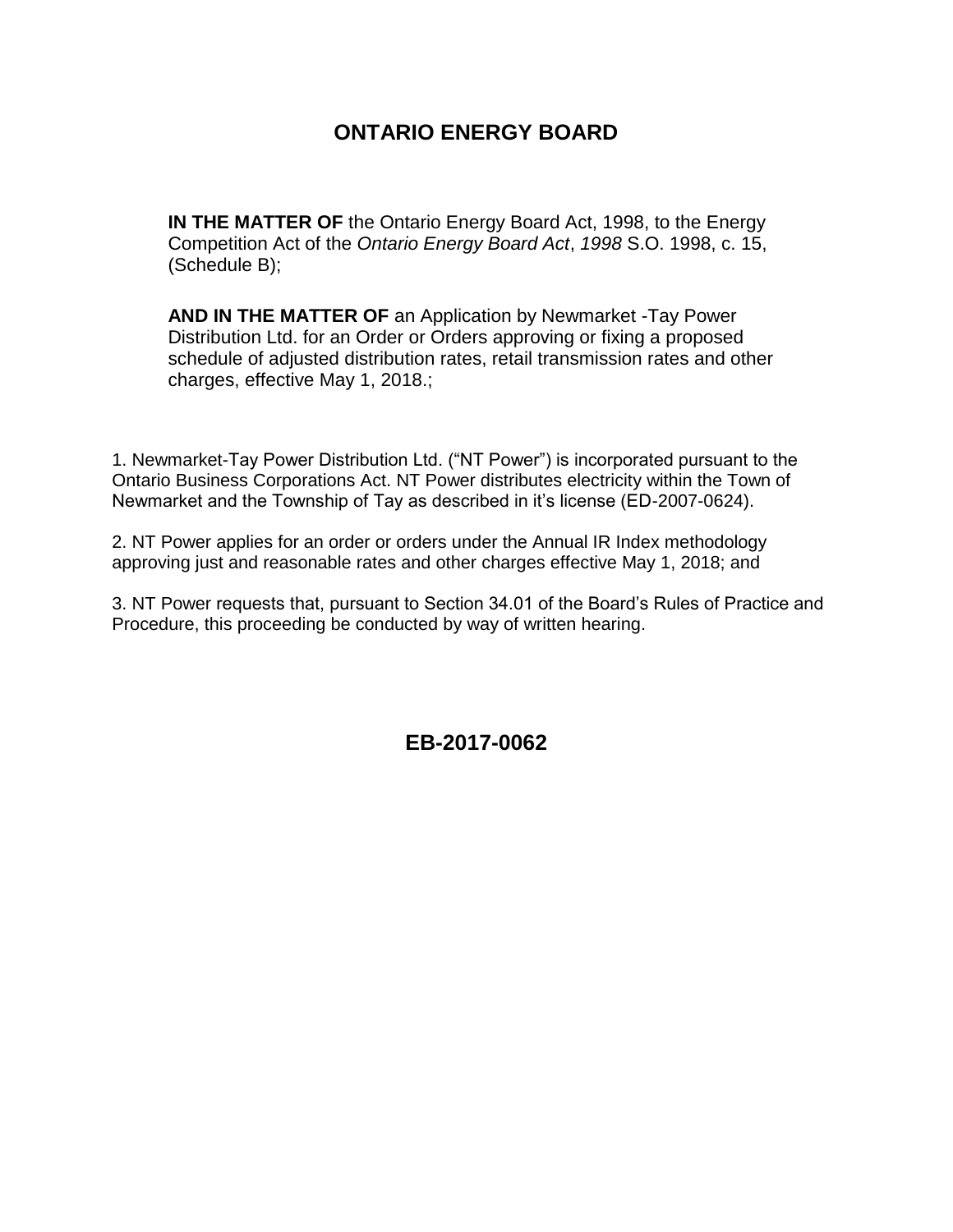# INDEX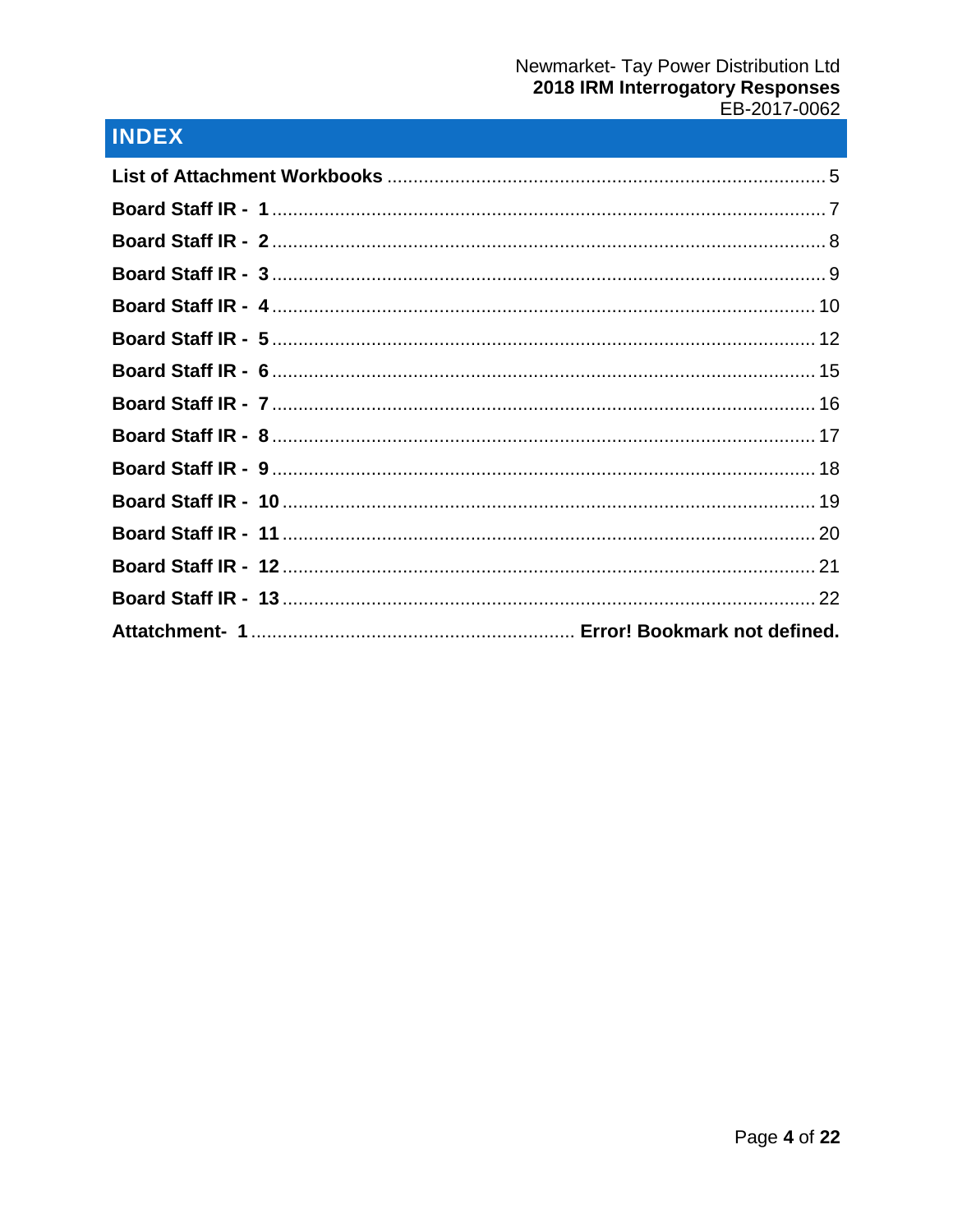# <span id="page-4-0"></span>**LIST OF ATTACHMENT WORKBOOKS**

- A. 2018 IRM Model
	- $OEB 1, 8, 9, 10$
- B. GA Analysis 2013 2016 with updates
	- $OEB 2, 6, 7, 8$
- C. 2011-2014 Persistence Savings Report
	- OEB- 12
- D. LRAMVA Model
	- $\bullet$  OEB 13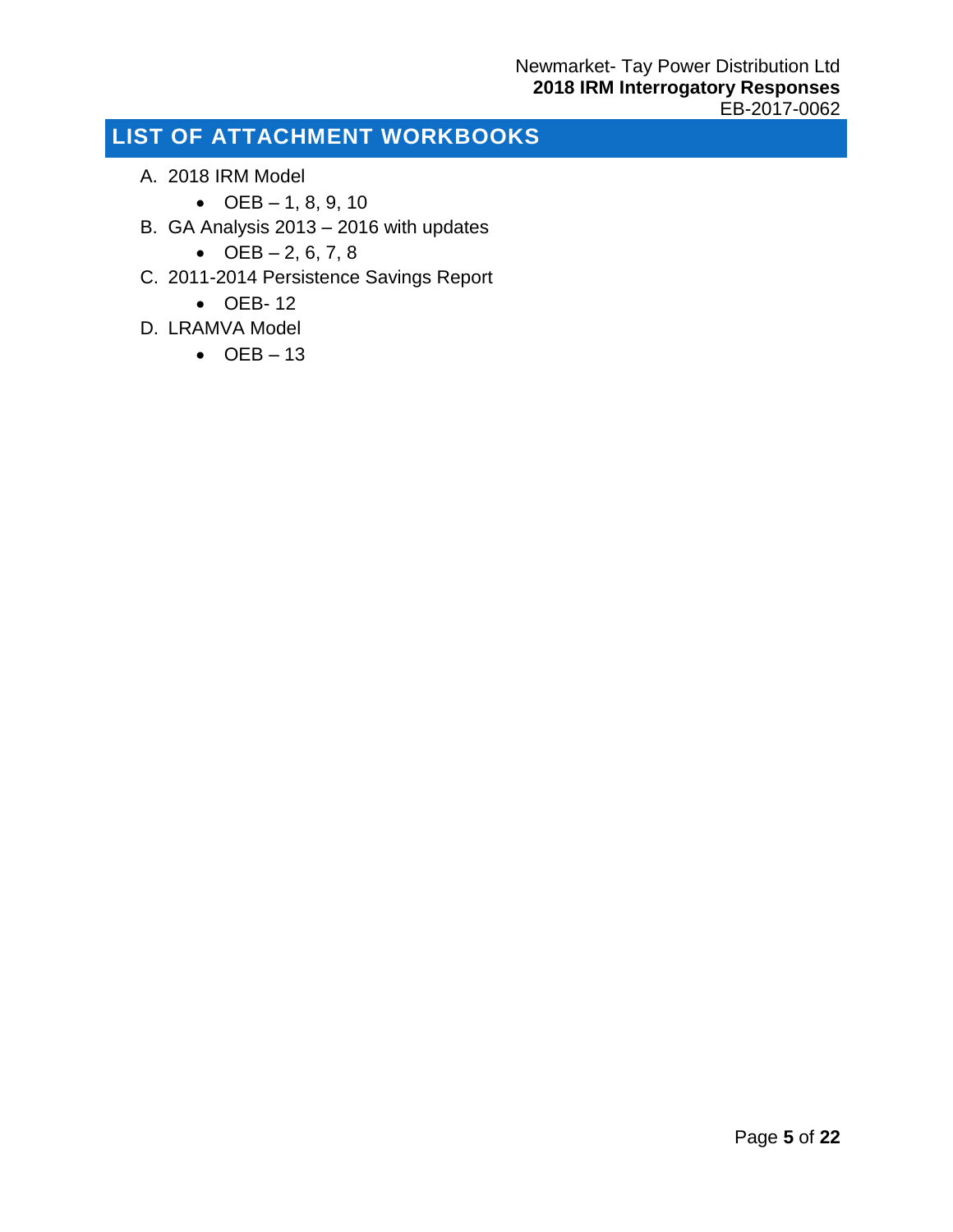Newmarket- Tay Power Distribution Ltd **2018 IRM Interrogatory Responses** EB-2017-0062

# INTERROGATORIES OF ONTARIO ENERGY BOARD STAFF

EB-2017-0062

Page **6** of **22**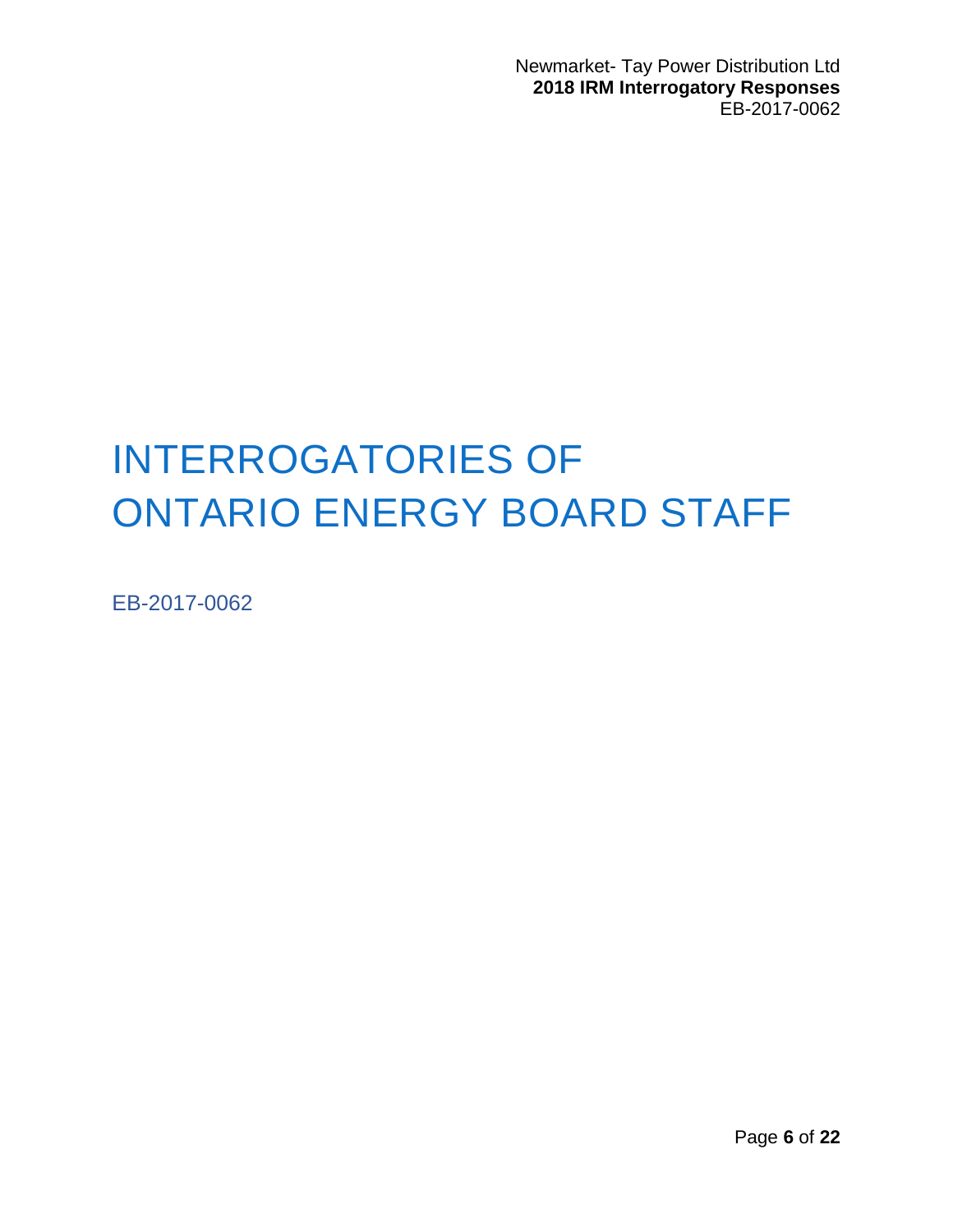#### <span id="page-6-0"></span>1-Staff-1

References: 2018 IRM Model – Tab 3 Continuity Schedule

The instructions on tab 3 of the IRM model indicate that the starting point of the continuity schedule (except for account 1595) is the year in which the GL balance was last disposed. For all Account 1595 sub-accounts, complete the continuity schedule for each Account 1595 vintage year that has a GL balance as at December 31, 2016 regardless of whether the account is being requested for disposition in the current application. For each Account 1595 sub-account, start inputting data from the year the sub-account started to accumulate a balance (i.e. the vintage year).

Newmarket-Tay Power last disposed of its Group 1 account balances in its 2014 application for balances as of December 31, 2012.

a) Please populate the 2012 closing balances in the 2011 adjustments column for principal and interest.

b) For each 1595 sub-account, ensure that data is inputted from the year the sub-account started to accumulate a balance.

#### **RESPONSE**

- a) Please refer to attachment A.
- b) Please refer to attachment A.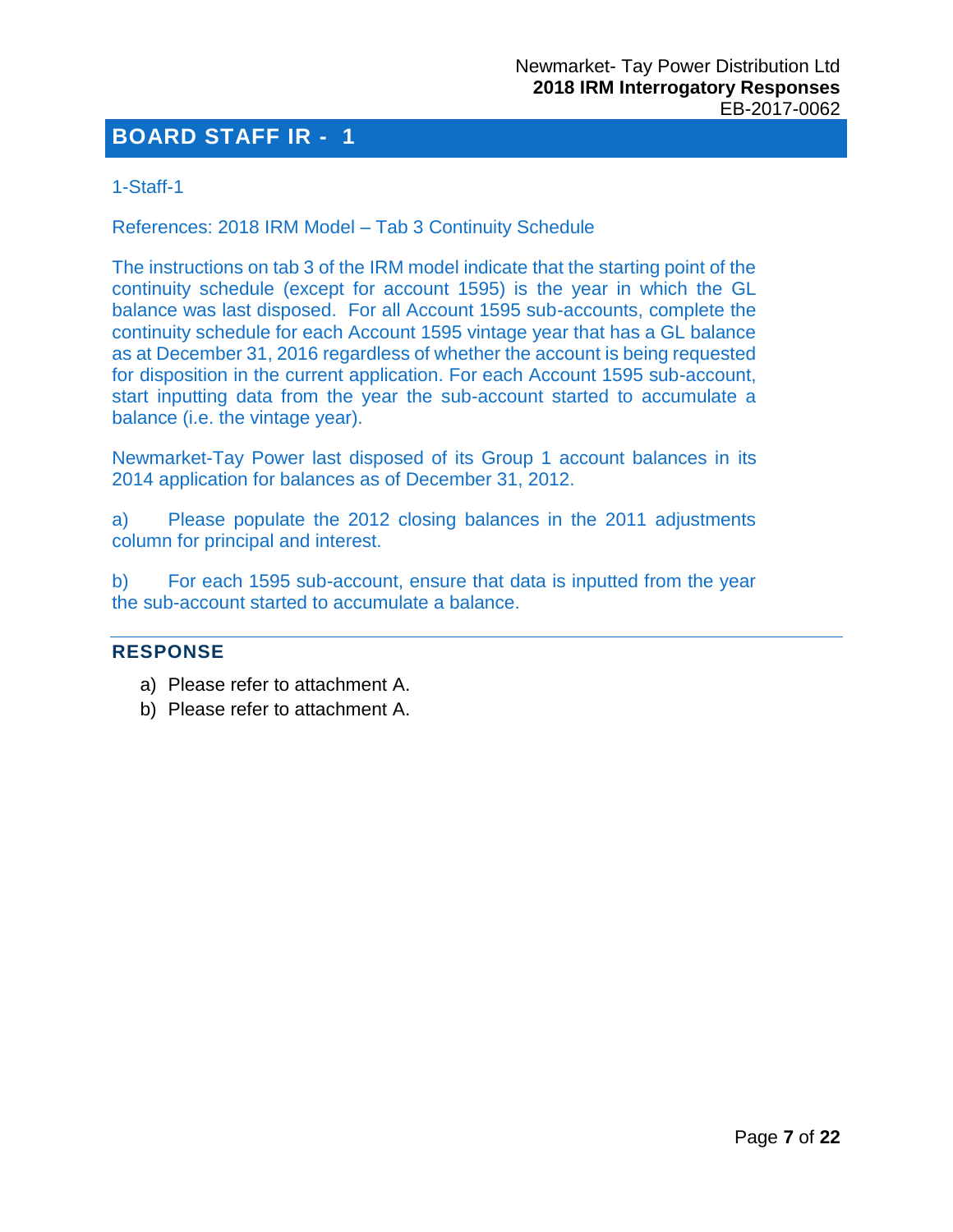<span id="page-7-0"></span>References: GA Analysis Workform

Newmarket-Tay Power last disposed of its Group 1 account balances in its 2014 application for balances as of December 31, 2012.

a) Please complete the GA Analysis workform for years 2013 and 2014.

#### **RESPONSE**

a) Please refer to attachment B for years 2013 and 2014 GA Analysis workform. NT Power notes that within the Non-RPP Class B value reported in Note 2, E there is a discrepancy that has attributed to the OEB approved total loss factor of 1.0383 not being attained within this submission. Our team is diligently working to collect the revised data for the 2014 Non-RPP Class B kWh. Please advise if you would like RRR revision requests submitted and further details.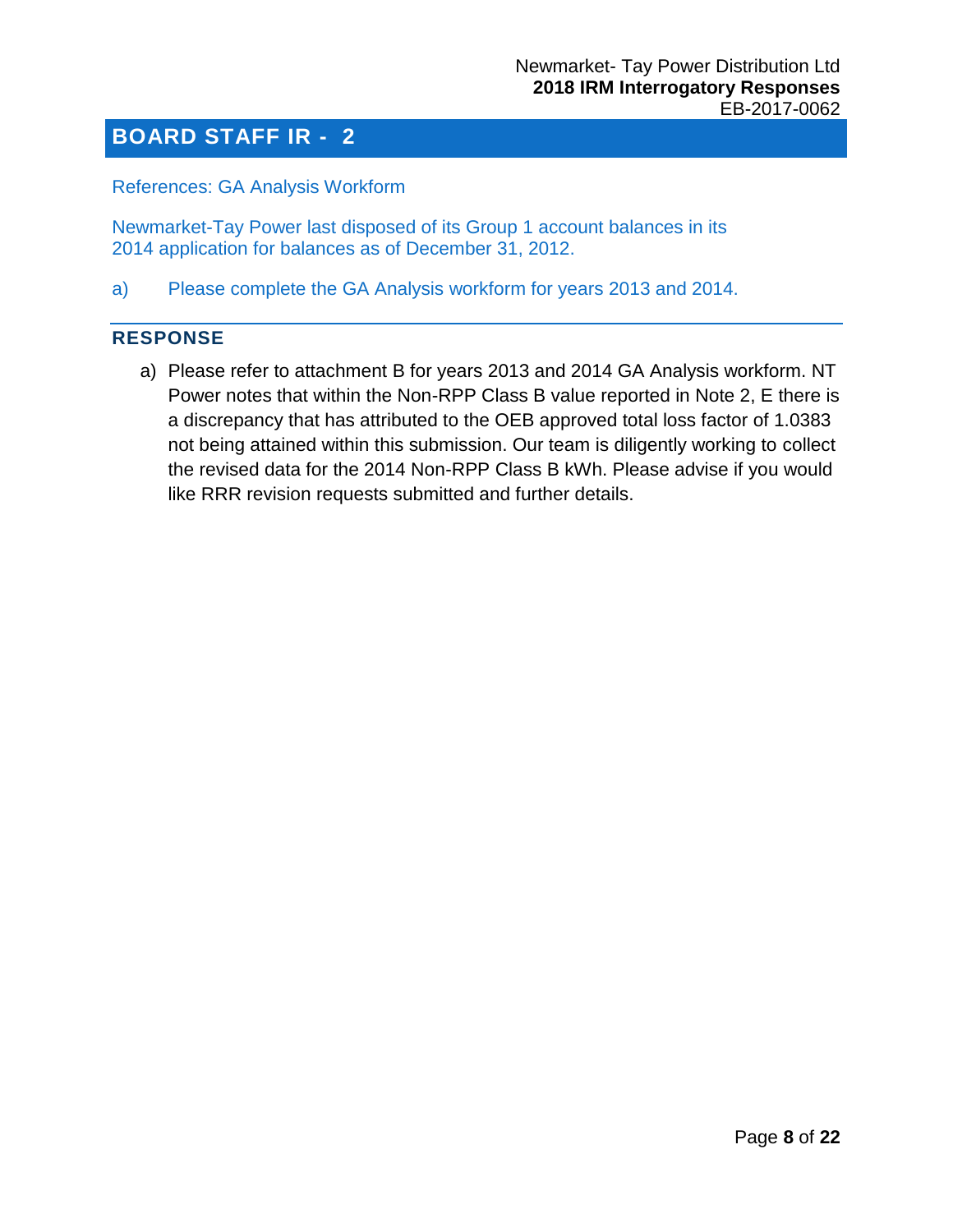<span id="page-8-0"></span>References: GA Analysis Workform – Reconciliation items 1a and 1b 2018 Rate Generator Model – Tab 3 Continuity Schedule

In booking expense journal entries for Charge Type 1142 (formerly 142), and Charge Type 148 from the IESO invoice, please confirm which of the following approaches is used:

a) Charge Type 1142 is booked into Account 1588. Charge Type 148 is pro-rated based on RPP/non-RPP consumption and then booked into Account 1588 and 1589, respectively *(Note, the following in all references in OEB Staff questions relating to amounts booked to accounts 1588 and 1589. Amounts are not booked directly to accounts USoA 1588 and 1589 relating to power purchase and sale transactions, but are rather booked to the cost of power USoA 4705 Power Purchased/4707 Charges* ‐ *Global Adjustment and the respective Energy Sales USoA accounts, respectively. However, accounts 1588 and 1589 are impacted the same way as accounts 4705/4707 are for cost of power transactions, and the same way as the Energy Sales accounts are for revenue transactions)*.

b) Charge Type 1142 is booked into Account 1588. In relation to Charge Type 148, the non-RPP quantities multiplied by the GA rate is booked to account 1589 and the remainder of Charge Type 148 is booked to account 1588.

c) Charge Type 148 is booked into Account 1589. The portion of Charge Type 1142 equalling RPP-HOEP for RPP consumption is booked into Account 1588. The portion of Charge Type 1142 equalling GA RPP is credited into Account 1589.

d) If another approach is used, please explain in detail.

#### **RESPONSE**

NT Power confirms that approach b) is used.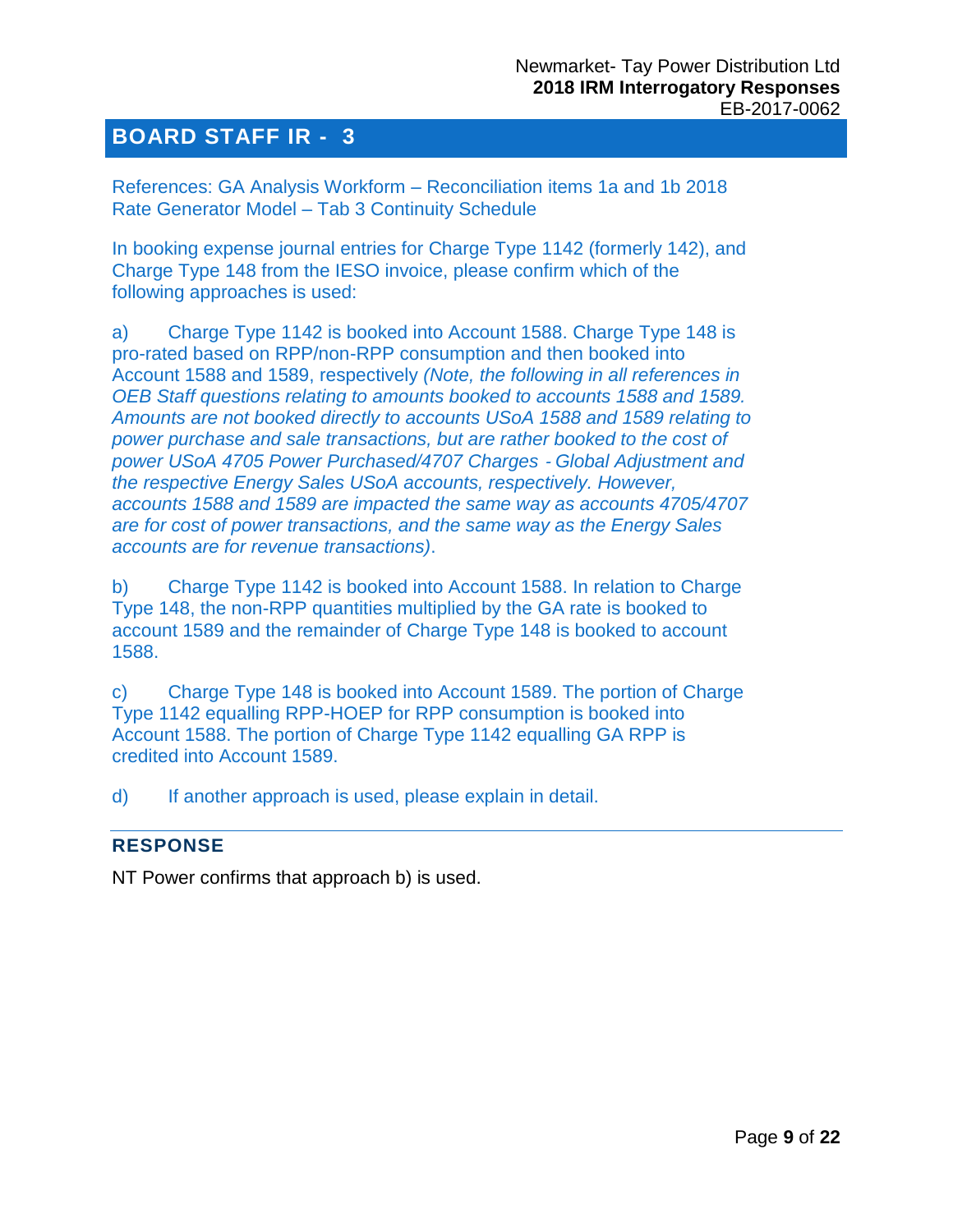<span id="page-9-0"></span>References: GA Analysis Workform – Reconciliation items 1a and 1b 2018 Rate Generator Model – Tab 3 Continuity Schedule

With regards to the amount being requested for disposition of USoA 1589 account balances as at Dec. 31, 2013, Dec. 31, 2014, Dec. 31, 2015 and Dec. 31, 2016, all components that flow into Account 1589 (i to iv in table below) should be based on actuals in the 2018 Rate Generator Model – Tab 3 Continuity. Please complete the following table to:

Indicate whether each of the components are based on estimates or actuals at year end, and

Quantify the adjustment amount pertaining to each component that is truedup from estimate to actual.

|     | Component                                                                                                                                                  | <b>Estimate</b><br>or Actual | <b>Notes/Comments</b> | <b>Quantify True Up</b><br><b>Adjustment \$</b><br><b>Amount</b> |
|-----|------------------------------------------------------------------------------------------------------------------------------------------------------------|------------------------------|-----------------------|------------------------------------------------------------------|
| i.  | Revenue (i.e. is an<br>unbilled revenue true-<br>up adjustment<br>reflected in the<br>balances being<br>requested for<br>disposition?)                     |                              |                       |                                                                  |
| ii. | Expenses - GA non-<br>RPP: Charge Type<br>148 with respect to<br>the quantum dollar<br>amount (i.e. is<br>expense based on<br>IESO invoice at year<br>end) |                              |                       |                                                                  |
| iii | Expenses - GA non-<br>RPP: Charge Type<br>148 with respect to<br>the RPP/non-RPP<br>kWh volume<br>proportions.                                             |                              |                       |                                                                  |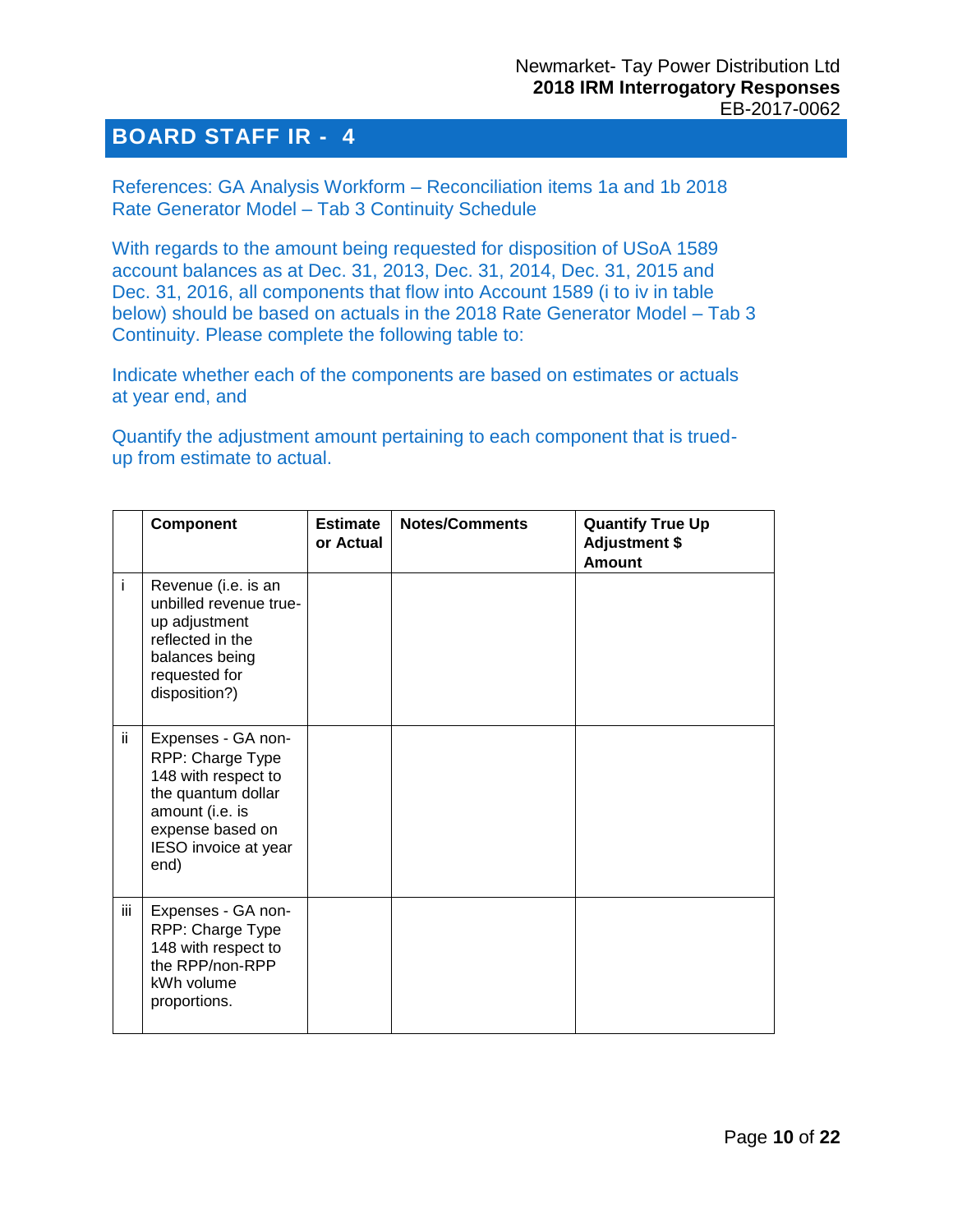| <b>iv</b> | Credit of GA RPP:    |  |  |
|-----------|----------------------|--|--|
|           | Charge Type 142 if   |  |  |
|           | the approach under   |  |  |
|           | Staff Question 3c is |  |  |
|           | used                 |  |  |

For each item in the table above, please confirm that the GA Analysis Workform for 2016 and the 2018 Rate Generator Model Tab 3 Continuity Schedule for 2016 have been adjusted for settlement true-ups where settlement was originally based on estimate and trued up to actuals subsequent to 2016.

#### **RESPONSE**

|     | Component                                                                                                                                            | <b>Estimate</b><br>or Actual | <b>Notes/Comments</b>                                                                                  | <b>Quantify True Up</b><br><b>Adjustment \$</b><br>Amount |
|-----|------------------------------------------------------------------------------------------------------------------------------------------------------|------------------------------|--------------------------------------------------------------------------------------------------------|-----------------------------------------------------------|
| Ť   | Revenue (i.e. is an<br>unbilled revenue true-up<br>adjustment reflected in the<br>balances being requested<br>for disposition?)                      | Actual                       | Actual data is used,<br>reconciling with the<br>audited financials for<br>NT Power subaccount<br>15889 |                                                           |
| ii. | Expenses - GA non-<br>RPP: Charge Type 148<br>with respect to the<br>quantum dollar amount<br>(i.e. is expense based on<br>IESO invoice at year end) | Actual                       | Data is based on IESO<br>invoice data.                                                                 |                                                           |
| iii | Expenses - GA non-<br>RPP: Charge Type 148<br>with respect to the<br>RPP/non-RPP kWh<br>volume proportions.                                          | Actual                       |                                                                                                        |                                                           |
| iv  | Credit of GA RPP: Charge<br>Type 142 if the approach<br>under Staff Question 3c is<br>used                                                           | <b>Not</b><br>applicable     |                                                                                                        |                                                           |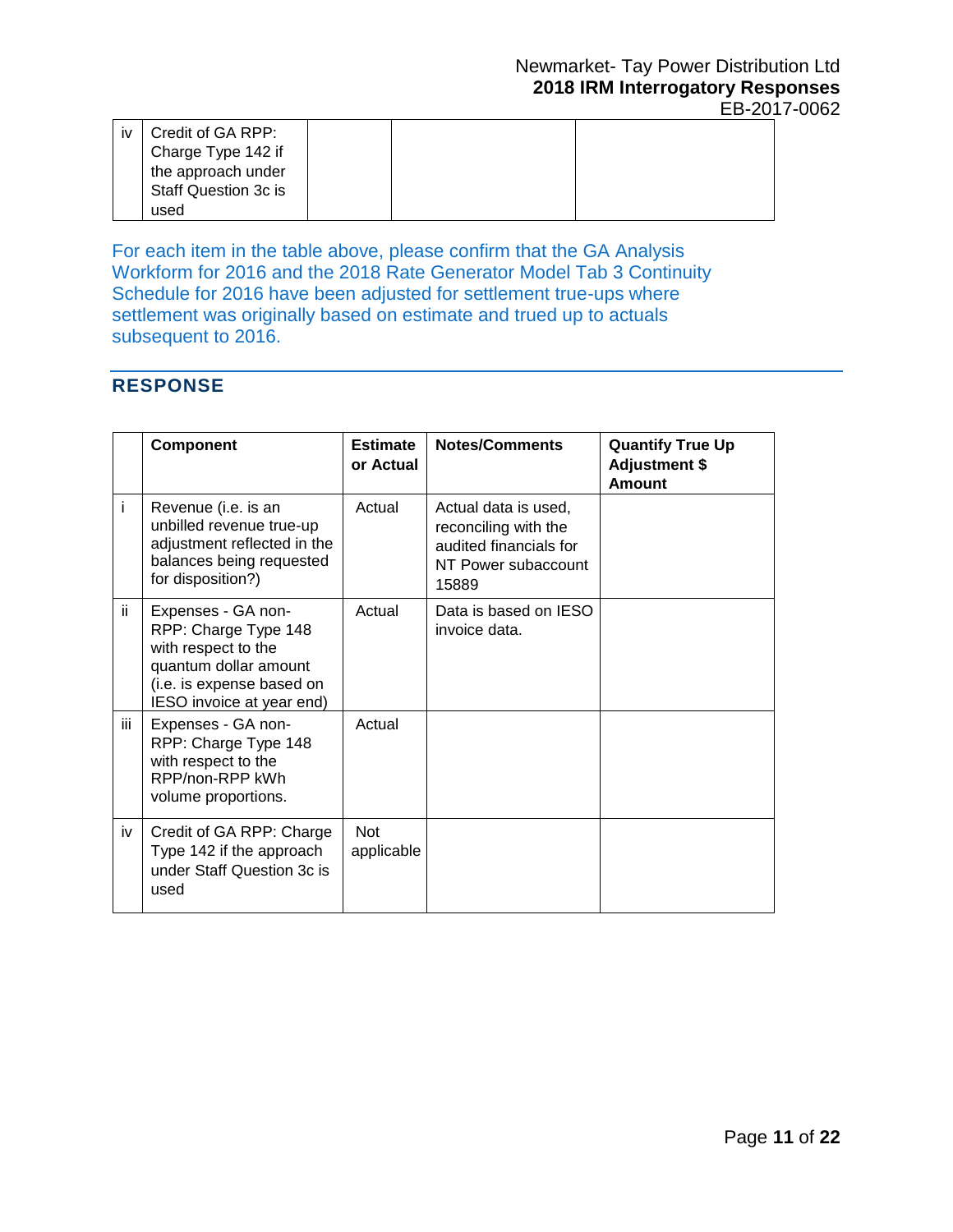#### <span id="page-11-0"></span>References: 2018 Rate Generator Model – Tab 3 Continuity Schedule

With regards to the amount being requested for disposition of USoA 1588 account balance as at Dec. 31, 2016, all components that flow into Account 1588 (i to iv in table below) should be all based on actuals at year end. Please complete the following table to:

Indicate whether the component is based on estimates or actuals at year end, and

Quantify the adjustment pertaining to each component that is trued-up from estimate to actual

|     | <b>Component</b>                                                                                                                                      | <b>Estimate</b><br>or Actual? | <b>Notes/Comments</b> | <b>Quantify True Up</b><br><b>Adjustment \$</b><br><b>Amount</b> |
|-----|-------------------------------------------------------------------------------------------------------------------------------------------------------|-------------------------------|-----------------------|------------------------------------------------------------------|
| i   | Revenues (i.e. is an<br>unbilled revenue true-<br>up adjustment<br>reflected in the<br>balances being<br>requested for<br>disposition?)               |                               |                       |                                                                  |
| ii. | Expenses-<br>Commodity: Charge<br>Type 101 (i.e. is<br>expense based on<br><b>IESO</b> invoice at year<br>end)                                        |                               |                       |                                                                  |
| ijj | Expenses - GA RPP:<br>Charge Type 148<br>with respect to the<br>quantum dollar<br>amount (i.e. is<br>expense based on<br>IESO invoice at year<br>end) |                               |                       |                                                                  |
| iv  | Expenses - GA RPP:<br>Charge Type 148<br>with respect to the<br>RPP/nonRPP kWh<br>volume proportions.                                                 |                               |                       |                                                                  |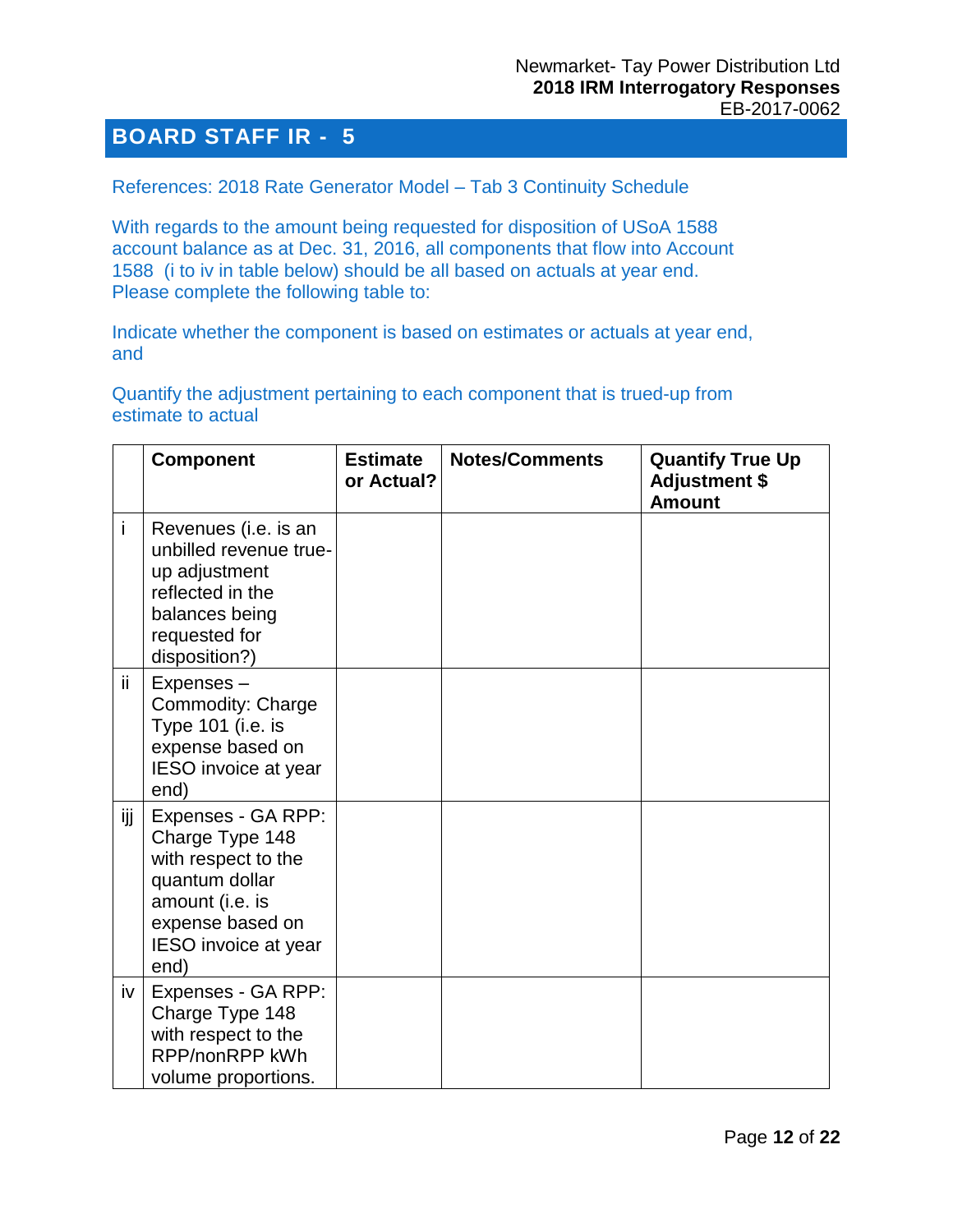| <b>RPP Settlement:</b> |  |  |
|------------------------|--|--|
| Charge Type 142        |  |  |
| including any data     |  |  |
| used for determining   |  |  |
| the RPP/HOEP/RPP       |  |  |
| GA components of       |  |  |
| the charge type        |  |  |

For each item in the table above, please confirm that the 2018 Rate Generator Model Tab 3 Continuity Schedule for 2016 have been adjusted for settlement true-ups where settlement was originally based on estimate and trued up to actuals subsequent to 2016.

| <b>RESPONSE</b> |                                                                                                                                                              |                               |                       |                                                                  |
|-----------------|--------------------------------------------------------------------------------------------------------------------------------------------------------------|-------------------------------|-----------------------|------------------------------------------------------------------|
|                 | <b>Component</b>                                                                                                                                             | <b>Estimate</b><br>or Actual? | <b>Notes/Comments</b> | <b>Quantify True Up</b><br><b>Adjustment \$</b><br><b>Amount</b> |
| i               | Revenues (i.e. is an<br>unbilled revenue true-<br>up adjustment<br>reflected in the<br>balances being<br>requested for<br>disposition?)                      | Actual                        |                       |                                                                  |
| ii.             | Expenses-<br>Commodity: Charge<br>Type 101 (i.e. is<br>expense based on<br><b>IESO</b> invoice at year<br>end)                                               | Actual                        |                       |                                                                  |
| ijj             | Expenses - GA RPP:<br>Charge Type 148<br>with respect to the<br>quantum dollar<br>amount (i.e. is<br>expense based on<br><b>IESO</b> invoice at year<br>end) | Actual                        |                       |                                                                  |
| iv              | Expenses - GA RPP:<br>Charge Type 148<br>with respect to the<br>RPP/non RPP kWh<br>volume proportions.                                                       | Actual                        |                       |                                                                  |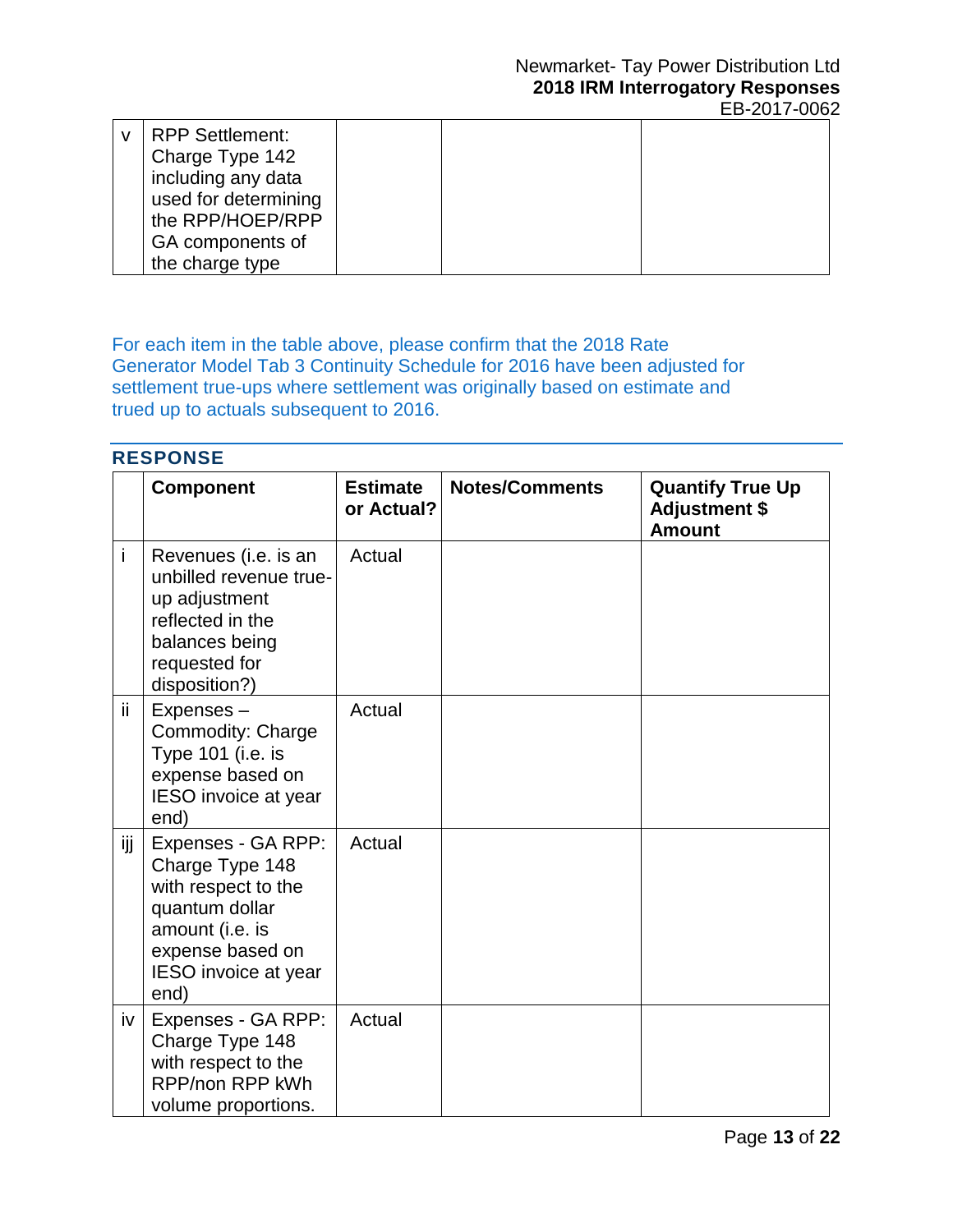#### Newmarket- Tay Power Distribution Ltd **2018 IRM Interrogatory Responses** EB-2017-0062

| <b>RPP Settlement:</b> | Actual |  |
|------------------------|--------|--|
| Charge Type 142        |        |  |
| including any data     |        |  |
| used for determining   |        |  |
| the RPP/HOEP/RPP       |        |  |
| GA components of       |        |  |
| the charge type        |        |  |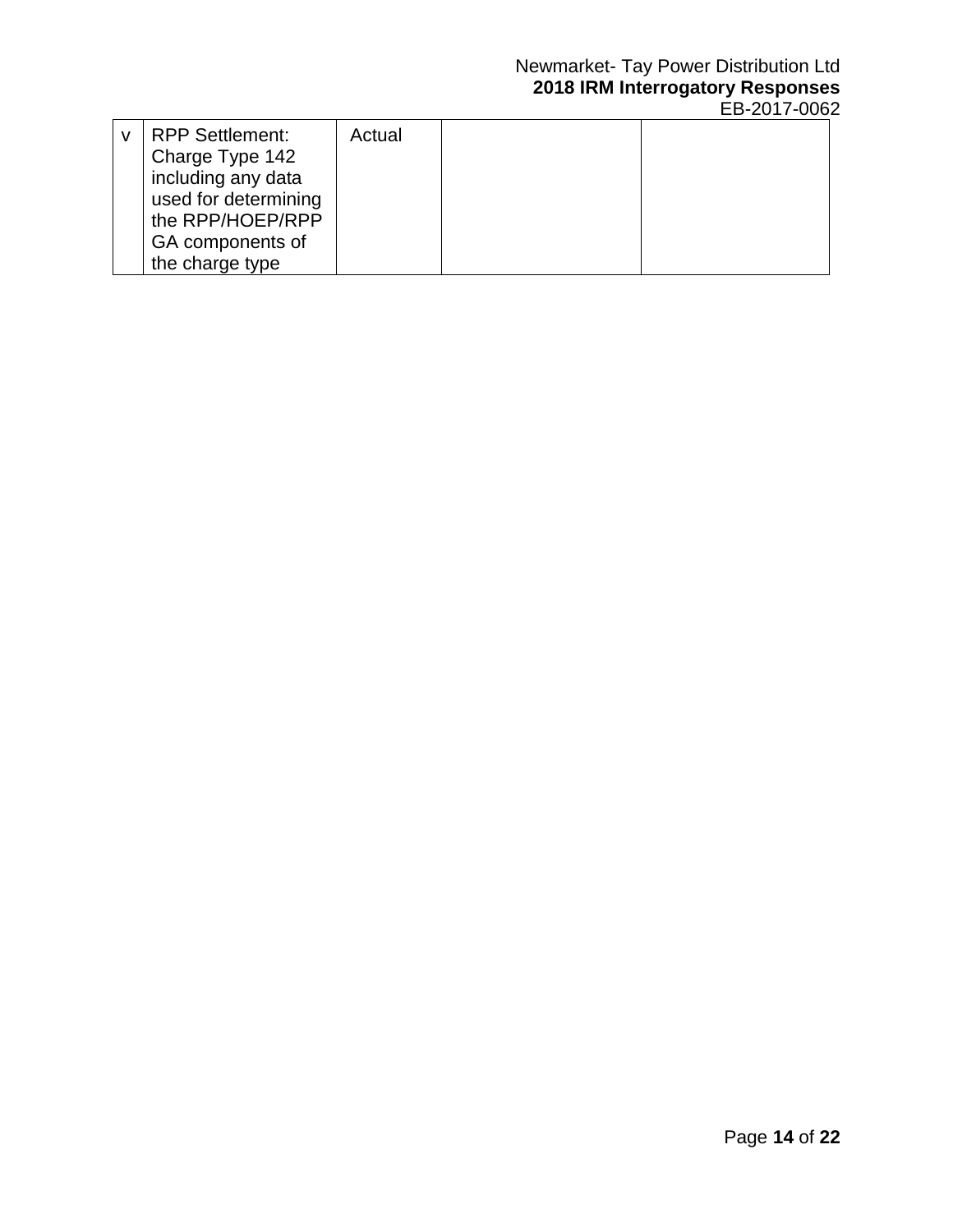<span id="page-14-0"></span>Reference: GA Analysis Workform – Consumption Data Excluding for Loss Factor – Box E GA Analysis Workform – Analysis of Expected GA Amount

a) The calculated value from the GA Analysis Tab (2015 Year) for "F59/D26" = 1.23 and Newmarket-Tay Power's, OEB approved total loss factor is 1.0383. Please reconcile this difference.

b) The calculated value from the GA Analysis Tab (2016 Year) for "F59/D26" = 1.1444 and Newmarket-Tay Power's, OEB approved total loss factor is 1.0383. Please reconcile this difference.

c) Please confirm the accuracy of kWh volume data for years 2013 and 2014.

d) Please perform the same calculations as parts (a) and (b) and reconcile any differences.

#### **RESPONSE**

- a) The difference has been reconciled and now reflects the OEB approved total loss factor of 1.0383 in attachment B.
- b) The difference has been reconciled and now reflects the OEB approved total loss factor of 1.0383 in attachment B.
- c) NT Power confirms the accuracy of kWh volume data for 2013. NT Power has noticed a discrepancy in the 2014 RRR Non-RPP, Note 2 data and is working to gather this information.
- d) NT Power has performed the calculations to reconcile the difference in parts (a) and (b) in attachment B. Tay service area data was originally excluded and now has been included within the GA analysis for years 2013 to 2016.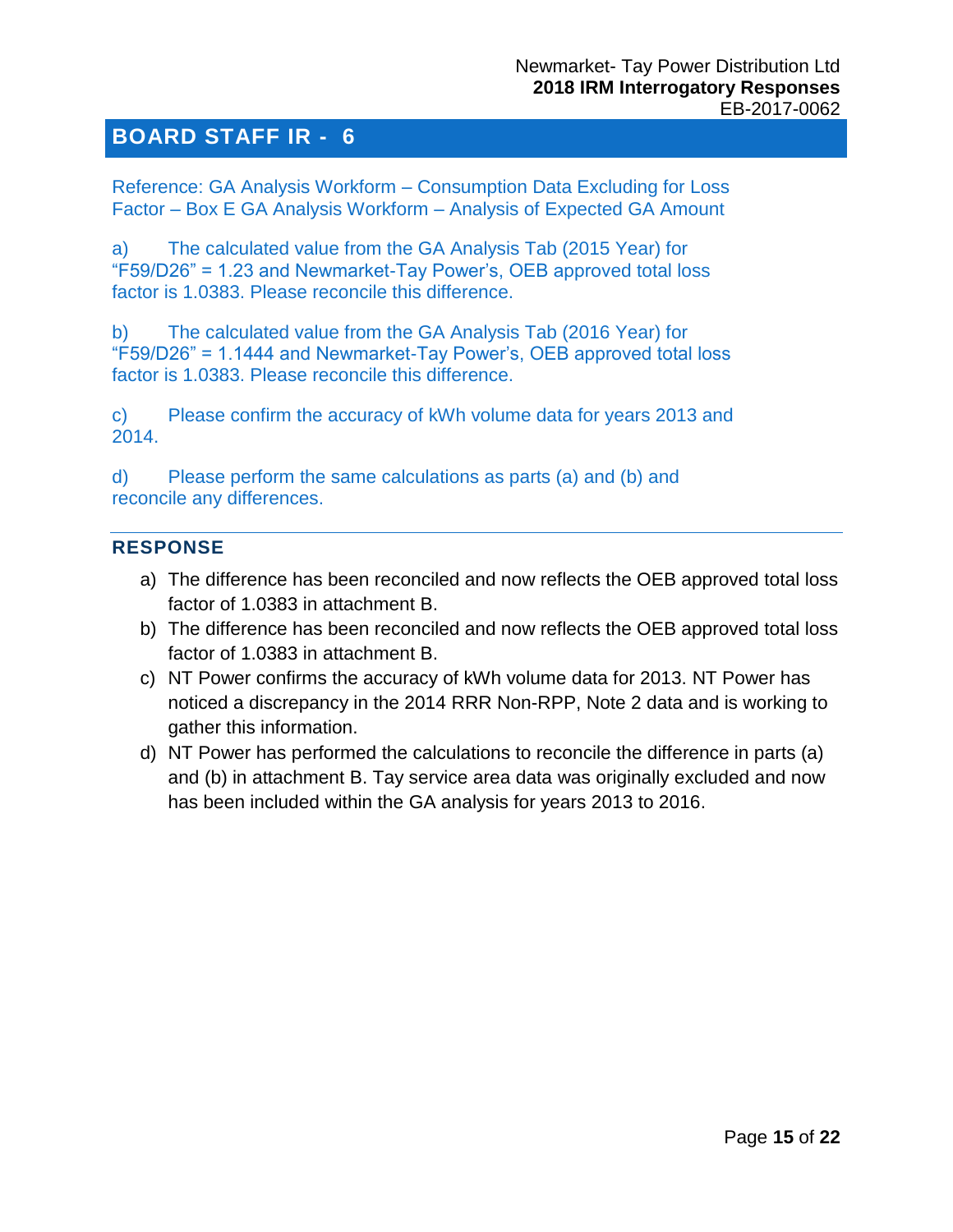<span id="page-15-0"></span>Reference: GA Analysis Workform – GA Analysis Tab – Consumption Data

Excluding for Loss Factor – Note 2 Box E (for each year)

a) The kWh volume for non-RPP Class B customer consumption provided in Note 2 Box E does not agree with what Newmarket-Tay Power submitted in its RRR filing. Please update the GA Analysis Workform to correct the kWh volumes.

#### **RESPONSE**

a) After reviewing Note 2 Box E with the RRR filing it was noticed that the retailer consumption was not included in the first submission.

The revisions have been made to the GA Analysis, attachment B.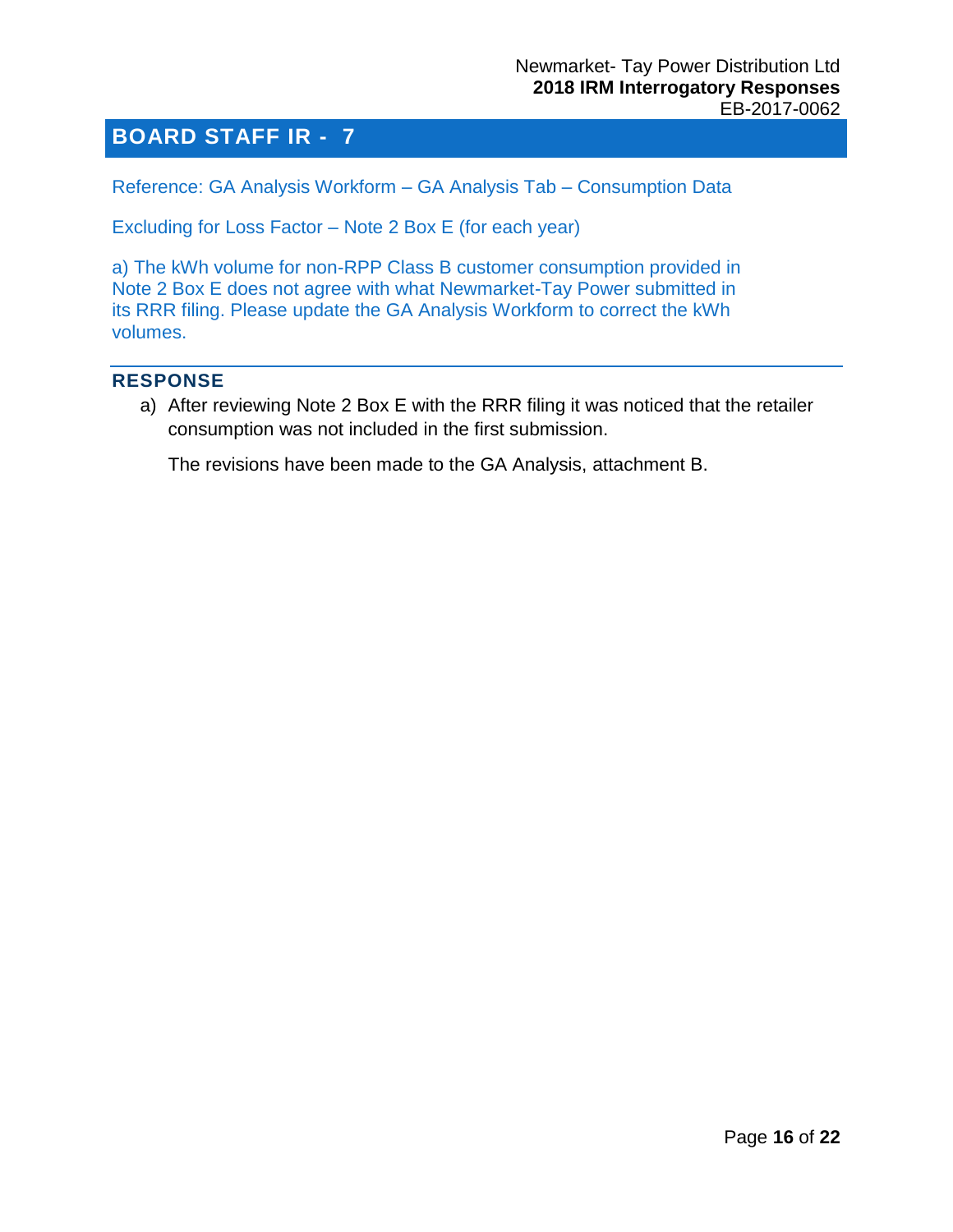<span id="page-16-0"></span>Reference: GA Analysis Workform – GA Analysis Tab – Reconciling Items

a) The amount of \$540,701 recorded as the net change in principal balance in GL does not match the transaction amount of (\$257,807) recorded in account 1589 for the 2015 year on the continuity schedule.

Please reconcile the amounts and update the GA Analysis workform if necessary.

b) The amount of (\$485,995) recorded as the net change in principal balance in GL does not match the transaction amount of \$648,252 recorded in account 1589 for the 2016 year on the continuity schedule.

Please reconcile the amounts and update the GA Analysis workform if necessary.

#### **RESPONSE**

- a) NT Power's Tay service area data has been included within the GA analysis for 2015 and the amounts have been reconciled within the continuity schedule and GA Analysis, attachment A and B respectively.
- b) NT Power's Tay service area data has been included within the GA analysis for 2016 and the amounts have been reconciled within the continuity schedule and GA Analysis, attachment A and B respectively.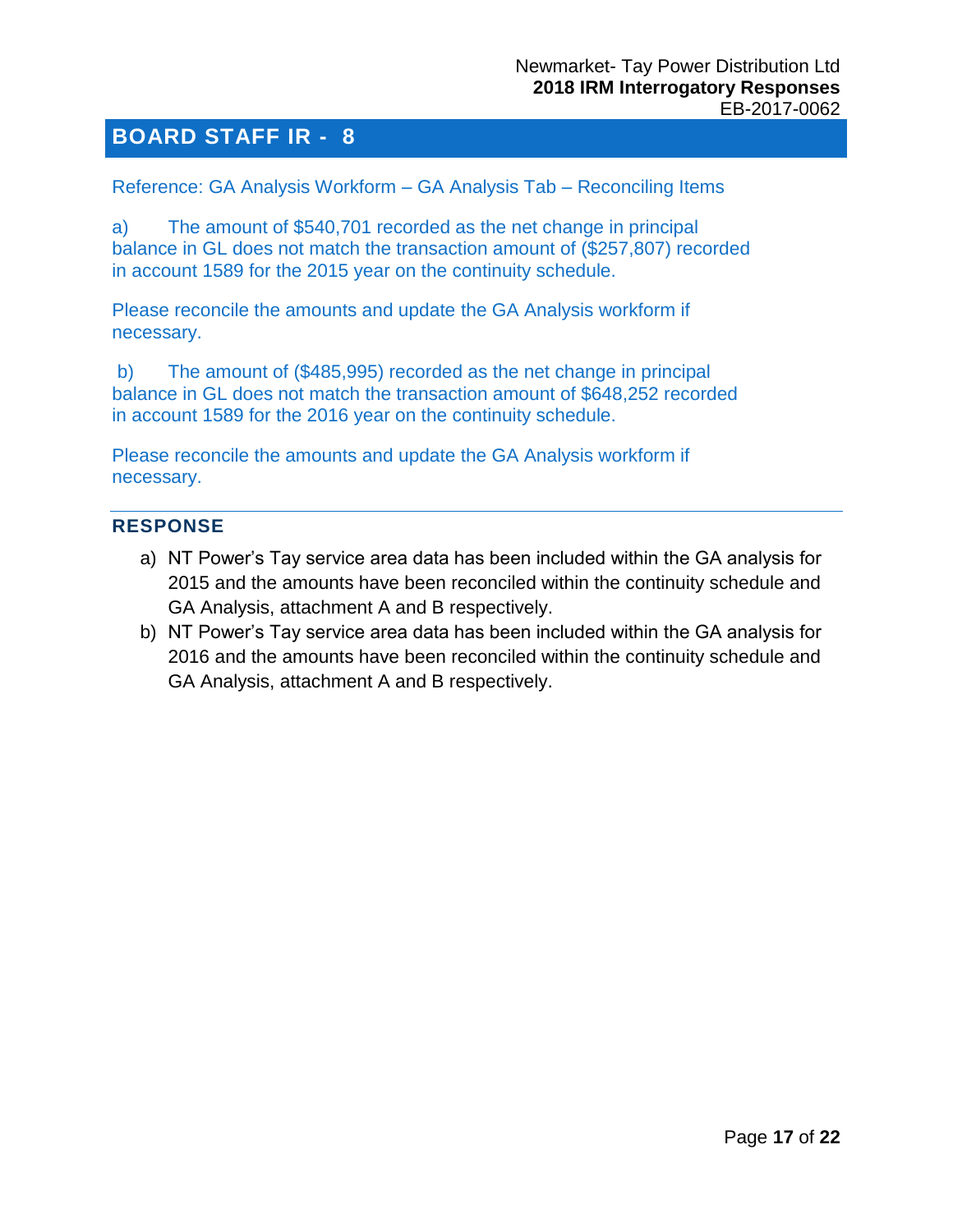<span id="page-17-0"></span>Reference: 2018 IRM – Continuity Schedule – 2014 Approved Disposition

The amount approved for disposition in Newmarket-Tay Power's 2014 application for account 1550 was \$146,663. The amount recorded on the 2018 continuity schedule (cell AK21) is \$14,663.

Please update the continuity schedule to reflect the correct 2014 OEB approved decision.

#### **RESPONSE**

NT Power has updated the continuity schedule (cell AK21) to correctly reflect the Board's decision as per below.

"In its submission, Board staff noted that the principal balances as of December 31, 2012 did not reconcile with the balances reported by Newmarket Tay Power pursuant to the Reporting and Record-keeping Requirements ("RRR"). Board staff noted that the RRR balance in account 1550 showed an amount of \$0. In reply Newmarket Tay Power submitted that that the RRR balance in account 1550 should be \$146,457" (EB-2013-0153).

Please refer to attachment A.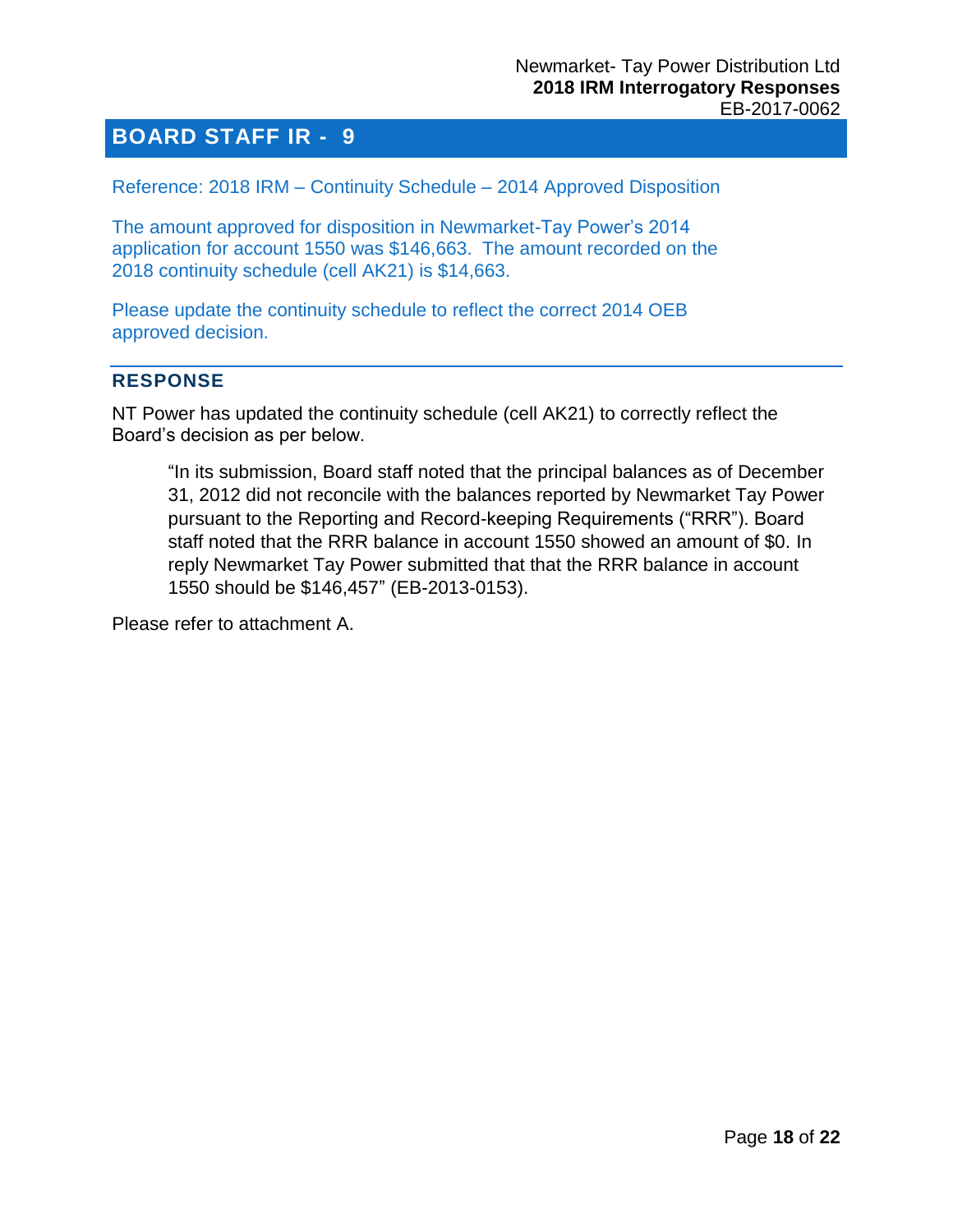<span id="page-18-0"></span>Reference: 2018 IRM – Continuity Schedule – Adjustments to Deferral and Variance Accounts

Newmarket-Tay Power noted in its application that the balances in account 1588 and 1589 experienced a transposition error between the two resulting in a contra variance of +/- \$1,260,255.

a) Are the deferral and variance account balances on the continuity schedule linked to the Newmarket-Tay Power's 2016 Audited Financial Statements (AFS)?

i. If not, please explain.

ii. If the balances are linked to the AFS, reconcile the closing balances in the continuity schedule with note 9 of the AFS

#### **RESPONSE**

NT Power confirms that the deferral and variance account balances on the continuity schedule link to the Newmarket- Tay Power's 2016 Audited Financial Statements ("AFS"). Historically, NT Power has lumped account 1588 and 1589 amounts into account 1588 for the AFS. Moving forward NT Power plans to separate account 1589 into a separate account within the general ledger. The contra variance has been updated to reflect the revisions in the GA Analysis workforms to now include the Tay service area. The +/- \$257,178 is attributed to the account 1589 amount being required to be separated from account 1588 to account 1589.

ii) Note 9, reflects the settlement variances included:

(i) "Settlement variances represent the variances between the amounts charged by the company to its customers, and the amounts paid by the company to the Independent Electricity System Operator ("IESO") and Hydro One for the cost of energy. The settlement variances include network and connection service charges, low voltage, energy sales and the global adjustment. The balance for settlement variances continue to be calculated and carrying charges are recorded monthly basis".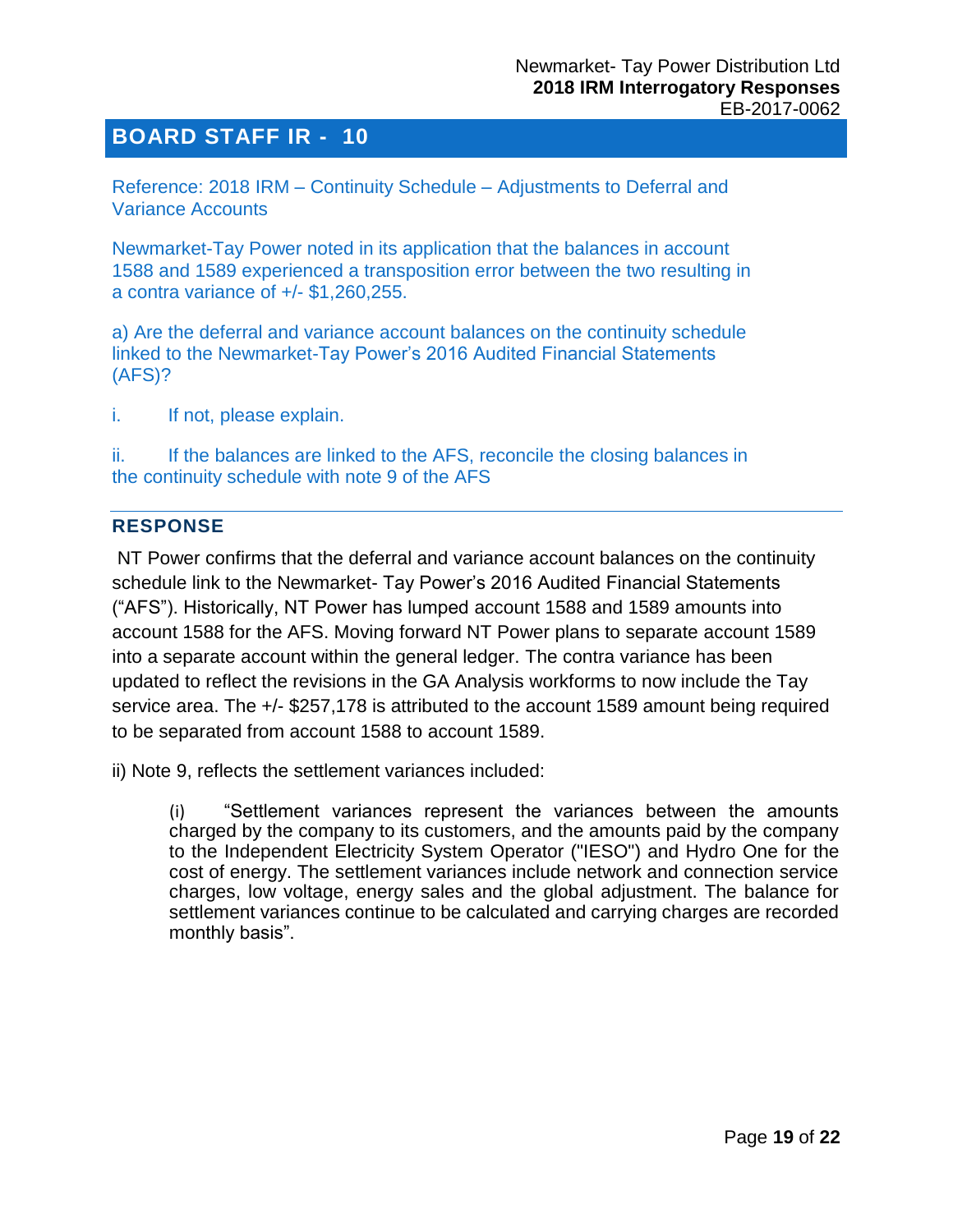#### <span id="page-19-0"></span>Reference: Page 20 of the 2018 IRM application Tab 1 of LRAMVA work form

In the OEB's LRAMVA work form, Newmarket-Tay has requested disposition of a debit balance of \$1,226,798. Since Newmarket-Tay is not seeking to claim \$29,510 in carrying charges, a debit balance of \$1,197,288 is requested for disposition. This amount is associated with new CDM program savings between 2011 and 2016, including persisting savings from 2011 to 2015 in 2016 and carrying charges.

If Newmarket-Tay is requesting to dispose of only the principal balance of \$1,197,288, please confirm that the carrying charges amounts in row 82 of Table 1-b will be removed.

#### **RESPONSE**

NT Power is requesting to dispose of only the principal balance. NT Power confirms the LRAMVA work form is updated to reflect a debit balance of \$1,197,288 in Tab 1.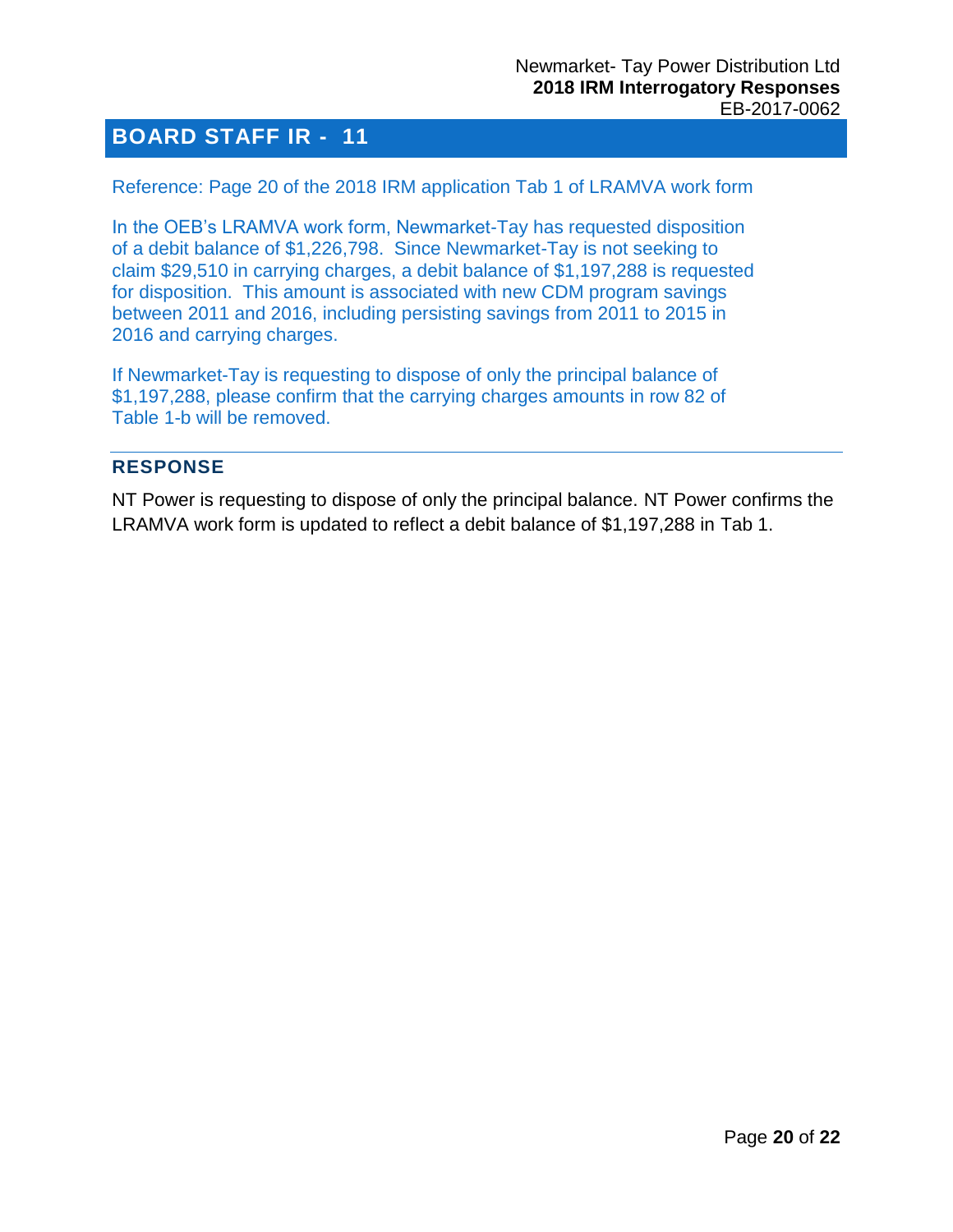<span id="page-20-0"></span>Please file an excel copy of Newmarket-Tay's 2011-2014 Persistence Savings Report issued by the IESO.

#### **RESPONSE**

Please refer to attachment C.